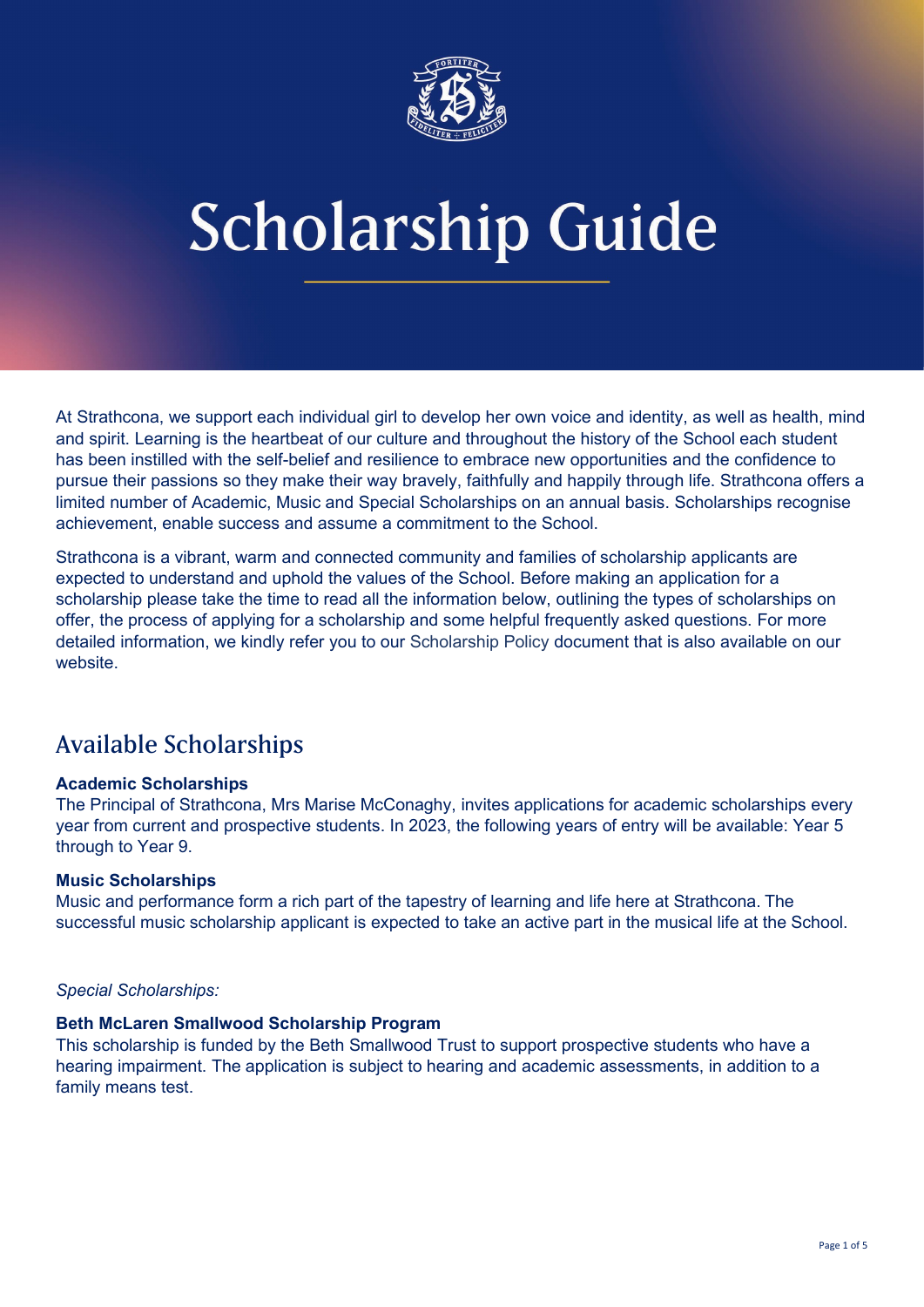

# How to Apply

## **Academic Scholarships**

- 1. Submit a Scholarship Application Online with EduTest. When the Scholarship applications are open, the link is available on our website [\(https://www.strathcona.vic.edu.au/contact-admissions/scholarships/\)](https://www.strathcona.vic.edu.au/contact-admissions/scholarships/).
- 2. Submit a Scholarship Portfolio and supporting documents to our Registrar (via post). This must be submitted at least one week prior to the Academic Testing Day. Please note that your submission must include the following documents:
	- A letter from the student to our Principal outlining why they would like to attend Strathcona. Preferably, this letter is to be handwritten and in the student's own words.
	- Copy of the student's Birth Certificate. Please note that where the student has been born overseas, please also provide a copy of the student's Australian Passport, Australian Citizenship Certificate or Permanent Resident Visa.
	- Copy of the student's two most recent School Reports
	- Copy of the student's most recent NAPLAN summary if available.
	- Any supporting certificates, awards, photos of trophies or examples of outstanding work, that you feel would be relevant to uphold the application for scholarship.
	- MUSIC ONLY: provide relevant documentation supporting your daughter's current standard of performance or musical achievements such as AMEB or similar examination reports.
	- Please **do not** include any original documents or display folders. Due to the bulk of submissions received, we will be unable to return these to you.
- 3. Attend Academic Testing Day (specific dates will be published on our website).
- 4. Shortlisted candidates only will be invited to attend an interview with the Principal, Mrs Marise McConaghy or a member of her leadership team.

You will be invited to submit an Application for Enrolment at this point.

## **Music Scholarships**

All music scholarship applicants must also participate in the Academic Scholarship testing process, and we ask that you follow the same steps outline above. **Additionally, Music Scholarship applicants must apply online [\(https://www.strathcona.vic.edu.au/music-scholarship-application/\)](https://www.strathcona.vic.edu.au/music-scholarship-application/) and you will be invited to attend an audition time in the weeks before or after the testing day.** Please provide copies relevant documentation supporting your daughter's current standard of performance or musical achievements such as AMEB or similar examination reports as part of your portfolio submission.

## **Special Scholarships**

Please review our website for information about how to apply for the following opportunities:

**Beth McLaren Smallwood Scholarship Program**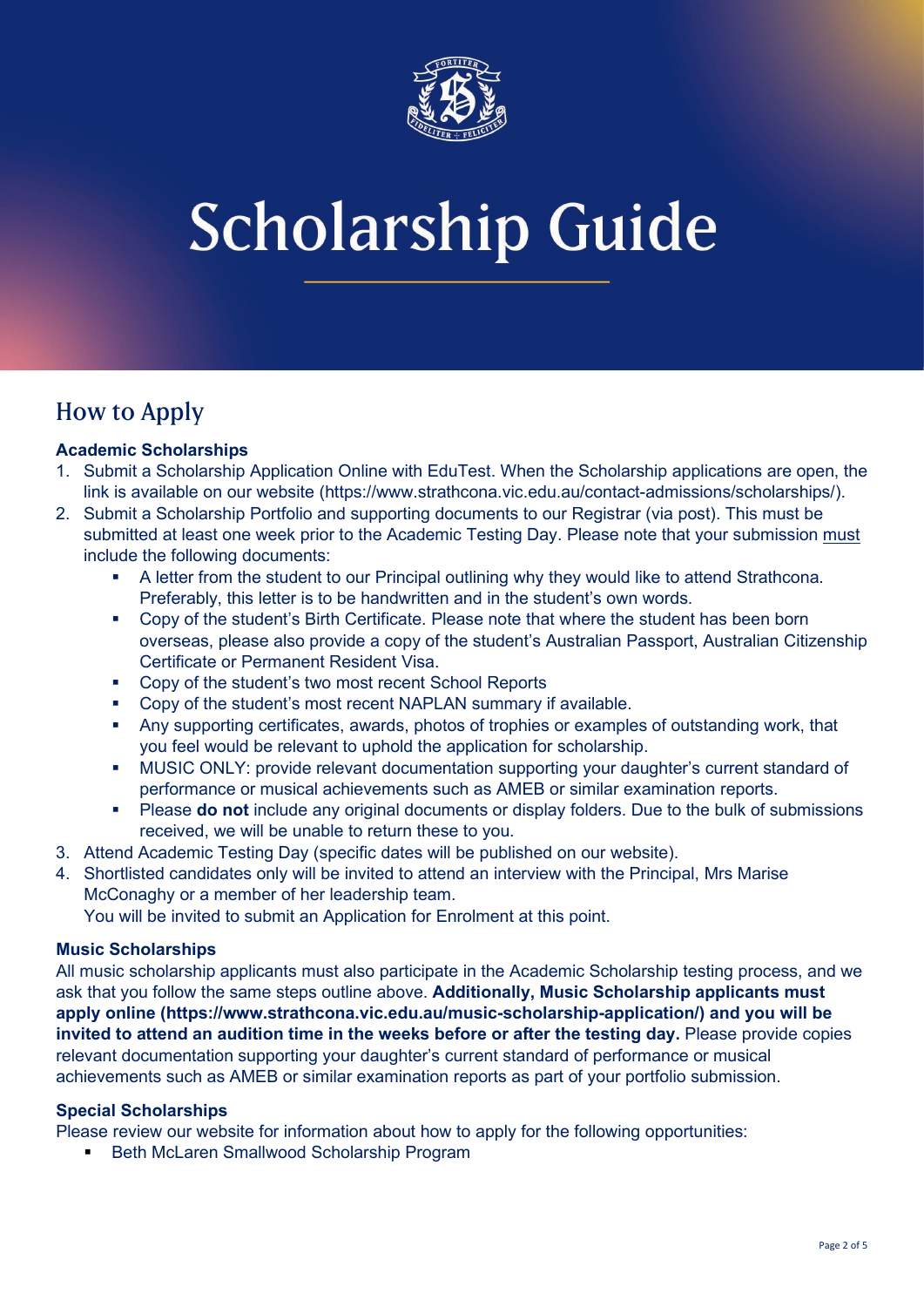

# Academic Testing Day

## **Typical Schedule**

- 8.15am Registrations Open
- 8.45am Presentation in Featherstone Hall
- 9.00am Testing Commences
- 12.30pm Students Available for Collection in Featherstone Hall

Please note that as the rest of the School will be closed, we are unable to host waiting families, however we are located just a short walk to Maling Road (with numerous coffee and food options).

## **What To Bring**

A morning tea of fruit and water will be provided for students. Students should bring the following items: a 2B or HB pencil, blue or black pen, eraser and sharpener in a clear, plastic packet or sleeve (no pencil cases). Please note that no iPads, no phones, no digital watches or similar are permitted.

Additionally, students must bring **one** of the following forms of identification:

- Student Card (issued by your school)
- Recent Class Photo (name clearly shown)
- Current School Report (with photo)
- Passport (recent)
- Current Library Card (with photo)
- Current Student Travel Card (with photo)

Please ensure that staff are aware of any medical concerns and receive copies of relevant asthma / anaphylaxis action plans. Please also ensure that your child brings along any required medication to the testing day. A medical officer is typically in attendance.

# Attending Your Audition

Each applicant for a Music Scholarship will undertake a practical audition process. Auditions are held at the advertised date and applicants will be required to register for an audition on the day. Applicants who learn more than one instrument may audition in more than one instrument. Each applicant must provide her own accompanist. The use of backing tracks is NOT allowed. Applicants must provide a copy of each work to the Head of Performing Arts before the start of the audition. Successful applicants who have auditioned on more than one instrument will only be awarded a Music Scholarship on one instrument.

Applications will perform (subject to annual review):

- Two contrasting pieces (no more than 10 minutes total duration)
- Technical work (a study or vocalise, scales and arpeggios)
- A sight-reading exercise (provided by the Head of Performing Arts)
- A short aural theory test based on basic musical knowledge.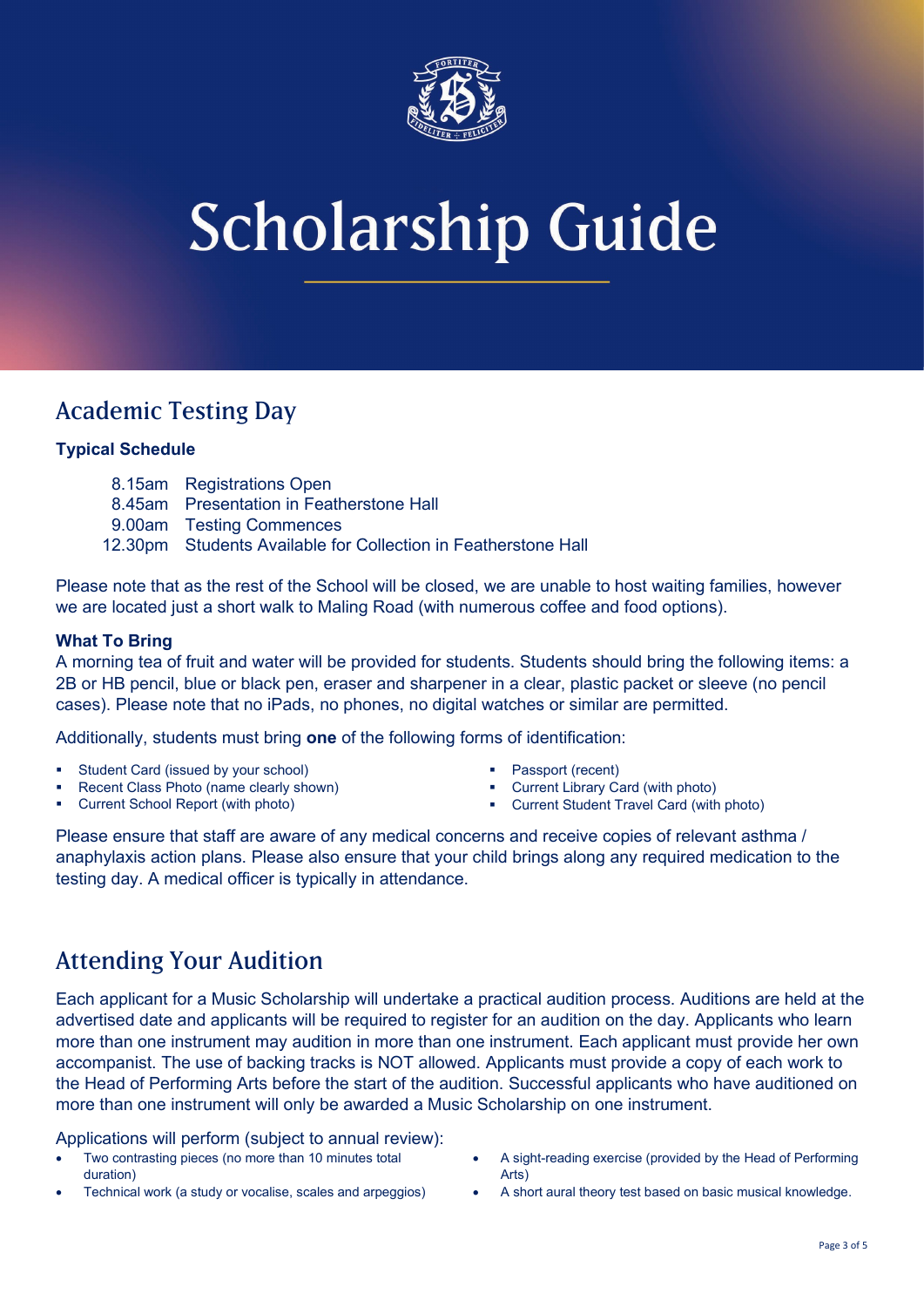

# Scholarship Review Process

Following the testing day, the School typically receives results from EduTest within approximately two weeks, although this can sometimes vary. Shortlisted candidates are then contacted for an interview and this may take an additional two weeks. Strathcona endeavours to notify **all** candidates in writing at the successful conclusion of the scholarship review process and we thank you for your patience as we work through this process (prepare for approximately 6 weeks).

Please note that Strathcona declines to share any Scholarship testing results or feedback with participating families due to the competitive nature of this process.

# Attending An Interview with our Principal

If you have been invited to attend an interview with our Principal, congratulations! This means that you, and a small number of other candidates, have made it to the second round. Please submit an [Application for](https://enrol.strathcona.vic.edu.au/enrolment/start)  [Enrolment](https://enrol.strathcona.vic.edu.au/enrolment/start) to confirm your attendance at this interview.

# Accepting a Scholarship Offer

Following a successful interview with our Principal, Strathcona may be in a position to provide you with a Scholarship Offer, congratulations! We ask that you be prepared to accept this offer within two business days.

All scholarship holders, together with their parents / guardians will be required to accept and sign a Scholarship Agreement that will detail the concession conditions. This will include committing to the ethos, program and expectations of the School. The agreement will also include details of the annual performance review.

To accept the Scholarship Offer, families will be asked to make a payment of a \$1,000.00 non-refundable enrolment fee and a \$1,000.00 non-refundable scholarship holding fee. The School requires receipt of the signed acceptance paperwork, in addition to receipt of all required documents as part of a standard enrolment (e.g. Application for Enrolment form signed by both parents, Birth Certificate, Immunisation Record, any Visa or Citizenship documents).